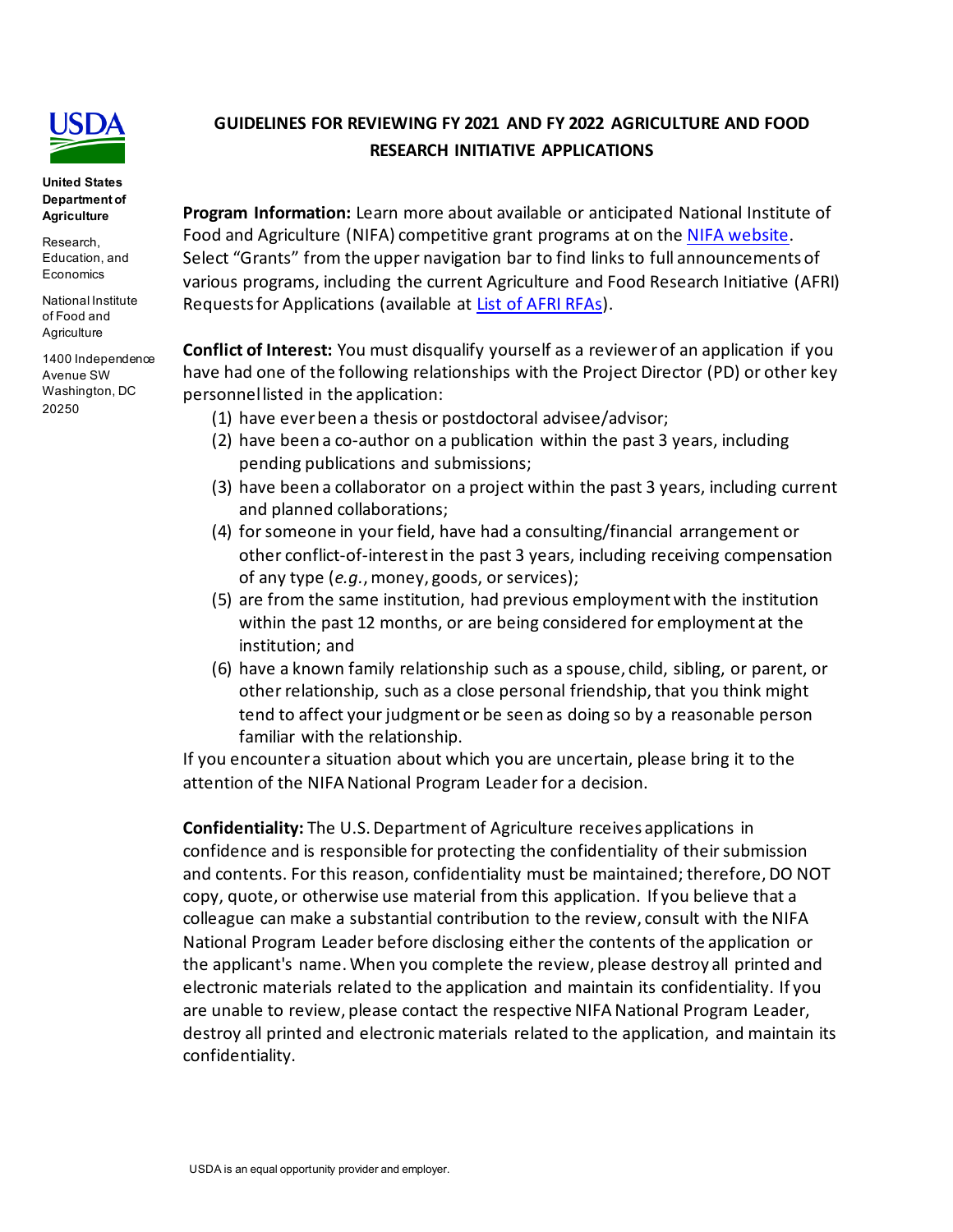**Application Page Limit:** For Standard Research, Standard Education, Standard Extension, Standard Integrated, Coordinated Agricultural Project (CAP), Collaborative, Planning/Coordination, Conference, New Investigator, Strengthening Standard, Strengthening CAP, and Strengthening Conference Grant applications, the Project Narrative section may not exceed a total of 18 pages with 12-point font and line spacing not exceeding six lines of text per vertical inch. For Sabbatical, Equipment, and Seed Grant applications, the Project Narrative section may not exceed a total of 7 pages with 12-point font and line spacing not exceeding six lines of text per vertical inch. For Predoctoral applications, the Project Narrative section may not exceed a total of 6 pages with 12-point font and line spacing not exceeding six lines of text per vertical inch. For Postdoctoral, Professional Development for Agricultural Literacy (PDAL) Grants, Agricultural Workforce Training (AWT) Grants, Food and Agricultural Non-formal Education (FANE), Research and Extension Experiences for Undergraduates (REEU), and Agricultural Literacy and Workforce Development Evaluation applications, the Project Narrative section may not exceed a total of 10 pages with 12-point font and line spacing not exceeding six lines of text per vertical inch. These page limitations apply regardless of whether figures or tables are included. Additions to the Project Narrative (appendices) are allowed only if they are directly germane to the proposed research and are strictly limited to a total of two preprints. Reviewers are advised that, should these limits be exceeded, only text within the requirements need be read.

**Evaluation Criteria:** Your review comments will be a critical component of the panel's evaluation and ranking of the application(s). The review panel will consider the details of all comments received for each application. All reviews must be submitted electronically through the [Peer Review System \(PRS\).](https://prs.nifa.usda.gov/) More information related to review submission via PRS is provided in an email sent to you by the National Program Leader. The evaluation criteria are listed beginning on the next page for various types of applications.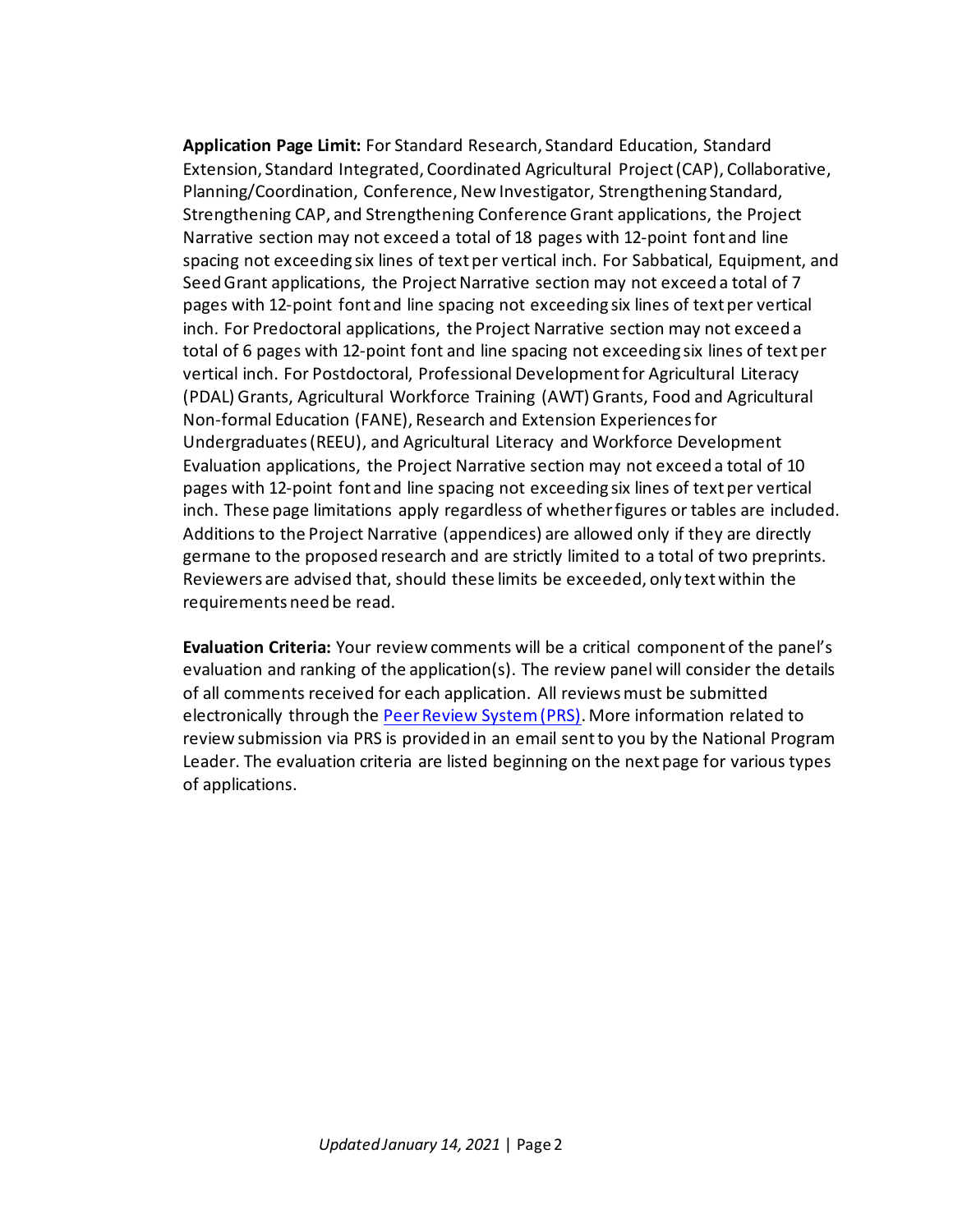#### **Evaluation Criteria**

Projects supported under this program shall be designed, among other things, to accomplish one or more of the purposes of agriculture research, education, and extension, subject to the varying conditions and needs of States. Therefore, in carrying out its review, the peer review panel will take into account the following factors for the appropriate project type or program.

#### **Contents**

<span id="page-2-0"></span>

| 3. |                                                                                                                                                                          |
|----|--------------------------------------------------------------------------------------------------------------------------------------------------------------------------|
| 4. |                                                                                                                                                                          |
| 5. |                                                                                                                                                                          |
|    |                                                                                                                                                                          |
| 7. | Sabbatical Grant, Equipment Grant, and Seed Grant Applications  10                                                                                                       |
| 8. |                                                                                                                                                                          |
| 9. | Agricultural Workforce Training (AWT); Professional Development for Agricultural<br>Literacy (PDAL); and Research and Extension Experiential Learning for Undergraduates |
|    | 10. Education Coordinated Network for Research and Extension Experiences for                                                                                             |
|    | 11. Food and Agriculture Non-formal Education (FANE) and Civic Engagement Experience                                                                                     |
|    | 12. Agricultural Literacy and Workforce Development Evaluation (ALE); Outcomes in                                                                                        |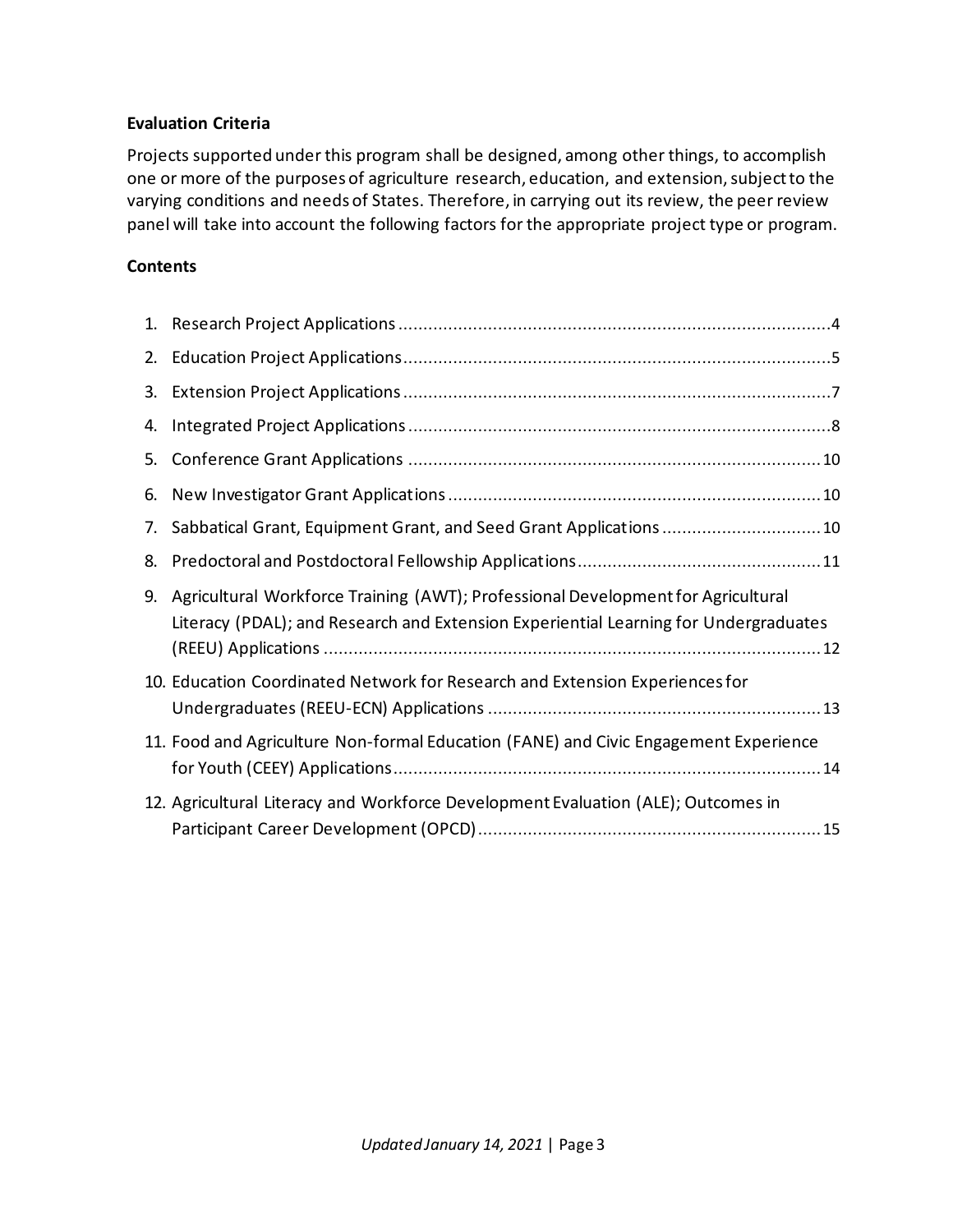#### **1. Research Project Applications**

These evaluation criteria will be used for the review of all single-function Research Project applications.

- a. Scientific Merit of the Application for Research
	- 1. Novelty, innovation, uniqueness, and originality;
	- 2. Where model systems are used, ability to transfer knowledge gained from these systems to organisms of importance to U.S. agriculture;
	- 3. Conceptual adequacy of the research and suitability of the hypothesis, as applicable;
	- 4. Clarity and delineation of objectives;
	- 5. Adequacy of the description of the undertaking;
	- 6. Suitability and feasibility of methodology and data management plan;
	- 7. Demonstration of feasibility through preliminary data; and
	- 8. Probability of success of the project is appropriate given the level of scientific originality, and risk-reward balance.
- b. Qualifications of Project Personnel, Adequacy of Facilities, and Project Management
	- 1. Qualifications of applicant (individual or team) to conduct the proposed project, including performance record and potential for future accomplishments;
	- 2. Demonstrated awareness of previous and alternative approaches to the problem identified in the application;
	- 3. Institutional experience and competence in subject area;
	- 4. Adequacy of available or obtainable support personnel, facilities, and instrumentation; and
	- 5. Planning and administration of the proposed project, including: time allocated for systematic attainment of objectives; and planned administration of the proposed project and its maintenance, partnerships, collaborative efforts, and the planned dissemination of information for multi-institutional projects over the duration of the project.
- c. Project Relevance
	- 1. Documentation that the research is directed toward specific Program Area Priority identified in this RFA and is designed to accelerate progress toward the productivity and economic, environmental, and social sustainability of U.S. agriculture with respect to natural resources and the environment, human health and well-being, and rural communities.
	- 2. When international collaboration or activities are involved, the project leverages expertise, resources, and experience from beyond the United States to achieve greater impact, or brings foreign or international research efforts to address issues relevant to U.S. agriculture.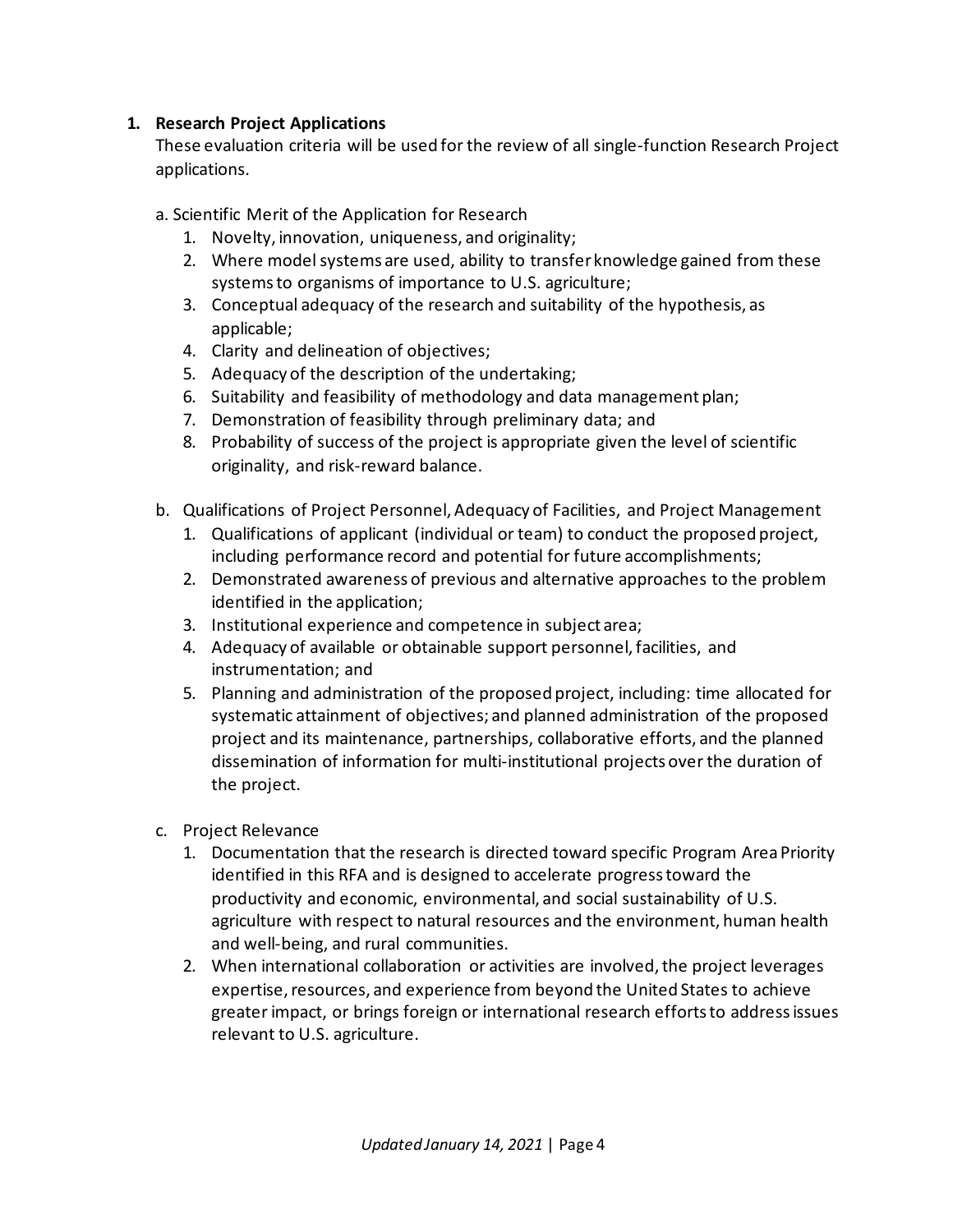- d. Center of Excellence Status
	- 1. All eligible applicants will be competitively peer reviewed (as described in Part V, A. and B. of this RFA), and ranked in accordance with the evaluation criteria. Those that rank highly meritorious and requested to be considered as a center of excellence will be further evaluated by the peer panel to determine whether they have met the standards to be centers of excellence (Part III D. and Part IV C.). In instances where they are found to be equally meritorious with the application of a non-center of excellence, based on peer review, selection for funding will be weighed in favor of applicants meeting the center of excellence criteria. NIFA will effectively use the center of excellence prioritization as a "tie breaker". Applicants that rank highly meritorious but who did not request consideration as a center of excellence or who are not deemed to have met the centers of excellence standards may still receive funding.

In addition, the applicant's Notice of Award will reflect that, for the particular grant program, the applicant meets all of the requirements of a center of excellence. Entities recognized as centers of excellence will maintain that distinction for the duration of their period of performance or as identified in the terms and conditions of that award.

# <span id="page-4-0"></span>**2. Education Project Applications**

These evaluation criteria will be used for the review of all single-function Education Project applications.

- a. Merit of the Application for Science Education
	- 1. Exhibit standards of high quality and educational excellence;
	- 2. Include goals with measurable objectives and an evaluation component;
	- 3. Data management plan is appropriate, clearly described, and feasible;
	- 4. Be replicable, consistent in quality and designed to be sustainable;
	- 5. Address science education goals identified by USDA and national science education organizations, such as the National Academy of Sciences and the National Science Foundation; and
	- 6. Increase the number of people who enroll in courses and have careers supporting the science-based food and agriculture mission of USDA. Include underrepresented and underserved groups as appropriate.
- b. Qualifications of Project Personnel, Adequacy of Facilities, and Project Management
	- 1. Roles of key personnel are clearly defined;
	- 2. Key personnel have sufficient expertise to complete the proposed project, and where appropriate, partnerships with other disciplines (*e.g.*, social science or economics) and institutions are established;
	- 3. Evidence of institutional capacity and competence in the proposed area of work is provided;
	- 4. Support personnel, facilities, and instrumentation are sufficient;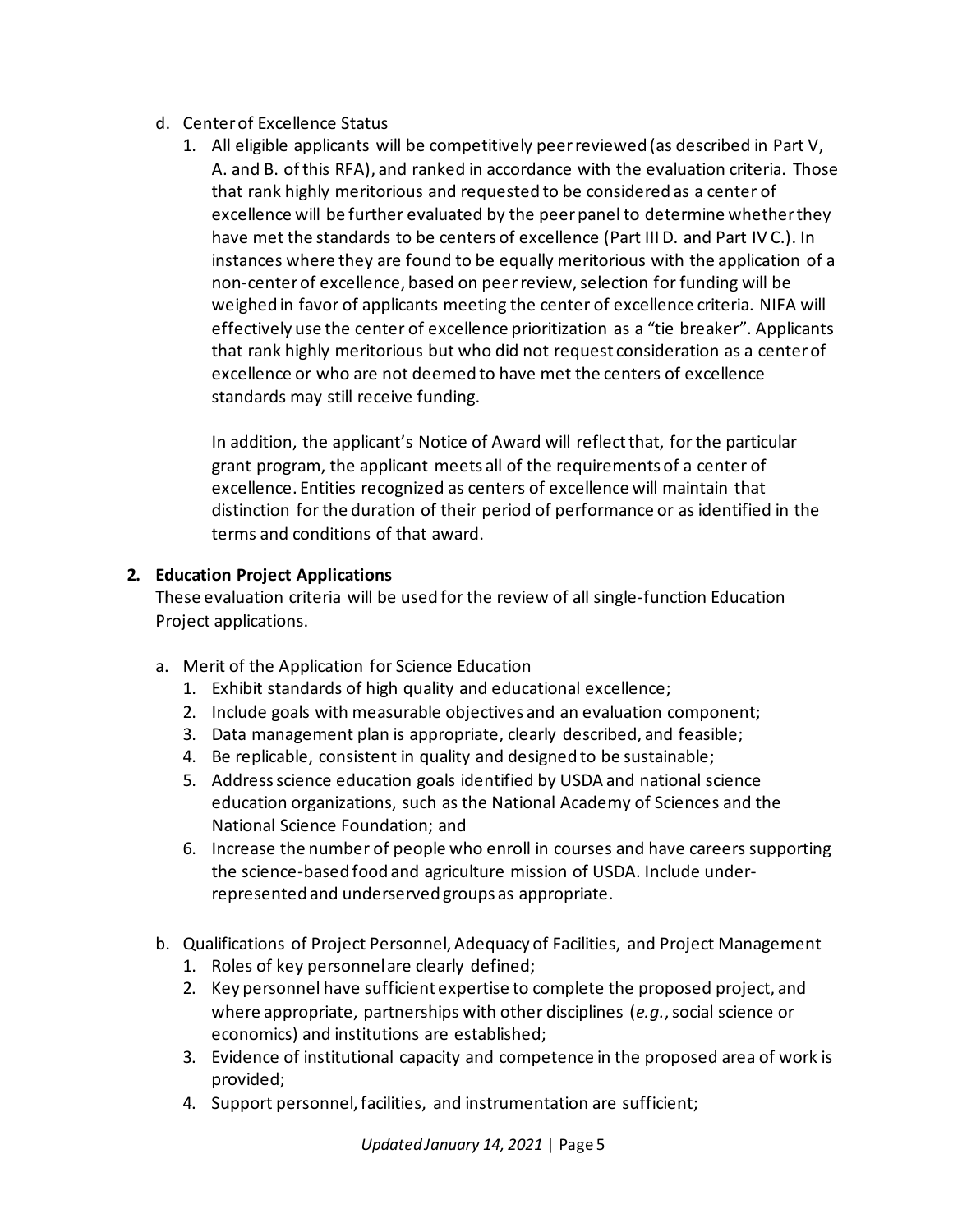- 5. A clear plan is articulated for project management, including time allocated for attainment of objectives and delivery of products, maintenance of partnerships and collaborations, a strategy for recruiting students where appropriate, and a strategy to enhance communication, data sharing, and reporting among members of the project team; and
- 6. The budget clearly allocates sufficient resources to carry out a set of education activities that will lead to desired outcomes.
- c. Project Relevance
	- 1. The project addresses a stated Program Area Priority;
	- 2. Project plan fully addresses the problem or issue identified;
	- 3. The proposed work addresses identified stakeholder needs;
	- 4. Stakeholder involvement in project development, implementation, and evaluation is demonstrated, where appropriate;
	- 5. Plan and methods for evaluating success of project activities and documenting potential impact against measurable short and mid-term outcomes are suitable and feasible;
	- 6. Science-based knowledge gained, curricula and related products developed will sustain education functions beyond the life of the project; and
	- 7. The resulting curricula or products share information and recommendations based on knowledge and conclusions from a broad range of research initiatives.
- d. Center of Excellence Status
	- 1. All eligible applicants will be competitively peer reviewed (as described in Part V, A. and B. of this RFA), and ranked in accordance with the evaluation criteria. Those that rank highly meritorious and requested to be considered as a center of excellence will be further evaluated by the peer panel to determine whether they have met the standards to be centers of excellence (Part III D. and Part IV C.). In instances where they are found to be equally meritorious with the application of a non-center of excellence, based on peer review, selection for funding will be weighed in favor of applicants meeting the center of excellence criteria. NIFA will effectively use the center of excellence prioritization as a "tie breaker". Applicants that rank highly meritorious but who did not request consideration as a center of excellence or who are not deemed to have met the centers of excellence standards may still receive funding.

In addition, the applicant's Notice of Award will reflect that, for the particular grant program, the applicant meets all of the requirements of a center of excellence. Entities recognized as centers of excellence will maintain that distinction for the duration of their period of performance or as identified in the terms and conditions of that award.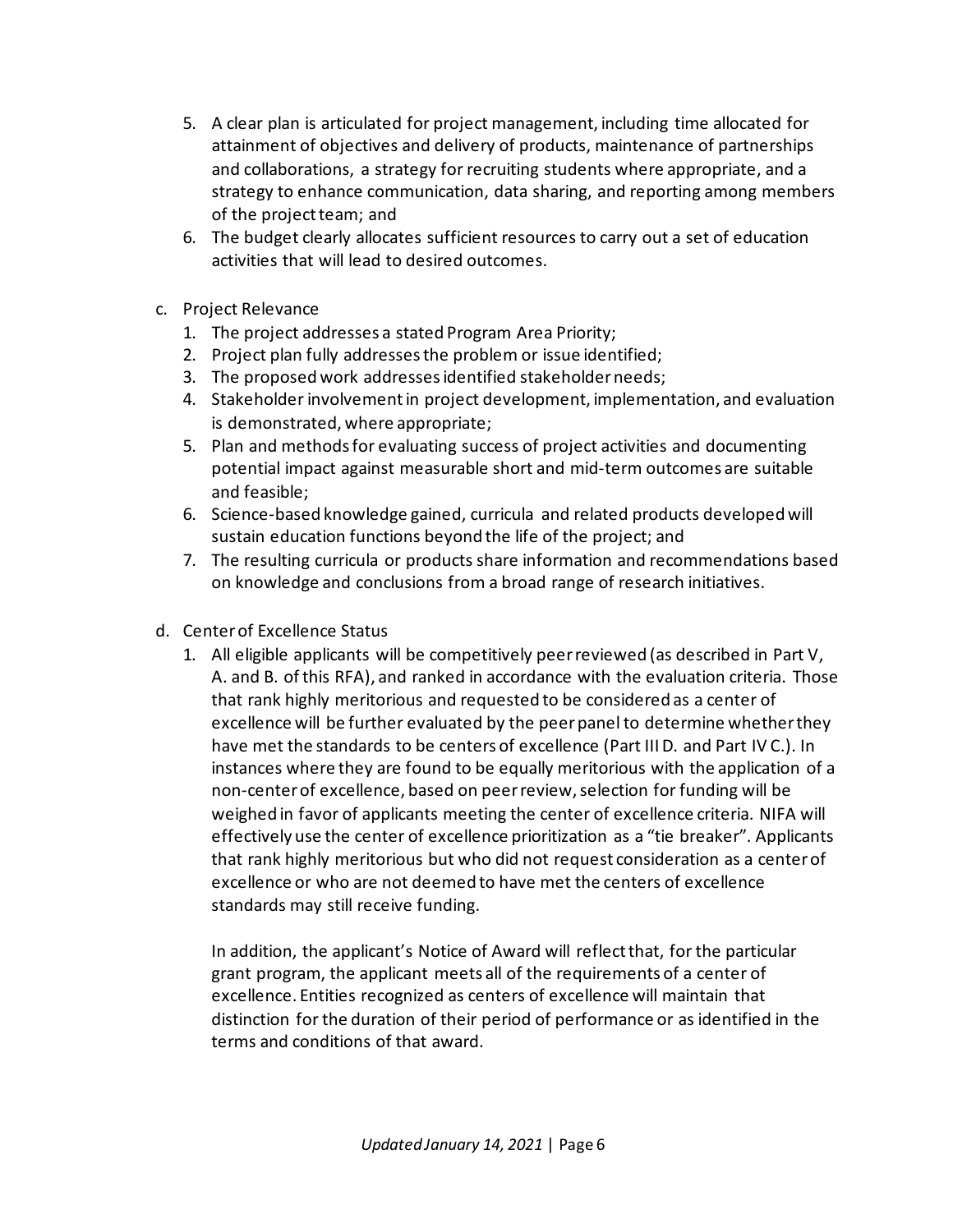## <span id="page-6-0"></span>**3. Extension Project Applications**

These evaluation criteria will be used for the review of all single-function Extension Project applications.

- a. Merit of the Application for Science Extension
	- 1. Project objectives and outcomes are clearly described, adequate, and appropriate;
	- 2. Proposed approach, procedures, or methodologies and data management plan are appropriate, clearly described, and feasible;
	- 3. Proposed extension leads to measurable, documented changes in learning, actions, or conditions in an identified audience or stakeholder group.
- b. Qualifications of Project Personnel, Adequacy of Facilities, and Project Management
	- 1. Roles of key personnel are clearly defined;
	- 2. Key personnel have sufficient expertise to complete the proposed project, and where appropriate, partnerships with other disciplines (*e.g.*, social science or economics) and institutions are established;
	- 3. Evidence of institutional capacity and competence in the proposed area of work is provided;
	- 4. Support personnel, facilities, and equipment/instrumentation are sufficient;
	- 5. A clear plan is articulated for project management, including time allocated for attainment of objectives and delivery of products, maintenance of partnerships with stakeholders and collaborations, and a strategy to enhance communication, data sharing concerning outcomes including changes in learning, actions or conditions, and reporting among members of the project team.
- c. Project Relevance

The project addresses a stated Program Area Priority;

- 1. The proposed work addresses identified stakeholder needs;
- 2. Stakeholder involvement in project development, implementation, and evaluation is demonstrated, where appropriate;
- 3. Plan and methods for evaluating success of project activities and documenting potential impact against measurable short and mid-term outcomes are suitable and feasible;
- 4. Curricula and related products such as materials developed for eXtension communities of practice will sustain informal education or extension functions beyond the life of the project; and
- 5. Extension activities and the resulting curricula or products share information and recommendations based on knowledge and conclusions from a broad range of research initiatives.
- d. Center of Excellence Status
	- 1. All eligible applicants will be competitively peer reviewed (as described in Part V, A. and B. of this RFA), and ranked in accordance with the evaluation criteria. Those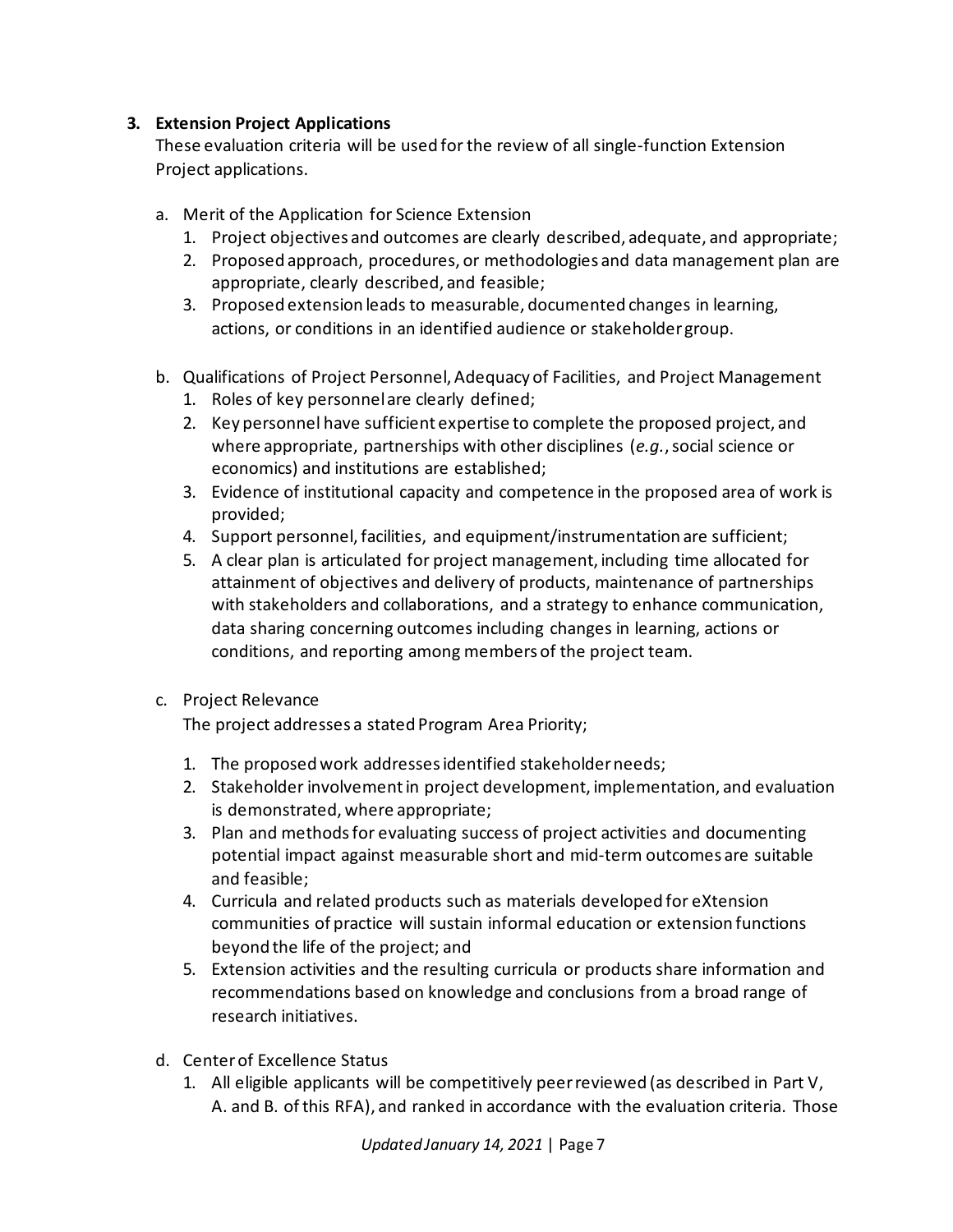that rank highly meritorious and requested to be considered as a center of excellence will be further evaluated by the peer panel to determine whether they have met the standards to be centers of excellence (Part III D. and Part IV C.). In instances where they are found to be equally meritorious with the application of a non-center of excellence, based on peer review, selection for funding will be weighed in favor of applicants meeting the center of excellence criteria. NIFA will effectively use the center of excellence prioritization as a "tie breaker". Applicants that rank highly meritorious but who did not request consideration as a center of excellence or who are not deemed to have met the centers of excellence standards may still receive funding.

In addition, the applicant's Notice of Award will reflect that, for the particular grant program, the applicant meets all of the requirements of a center of excellence. Entities recognized as centers of excellence will maintain that distinction for the duration of their period of performance or as identified in the terms and conditions of that award.

#### <span id="page-7-0"></span>**4. Integrated Project Applications**

These evaluation criteria will be used for the review of all multi-function Integrated Project applications.

- a. Merit of the Application for Science Research, Education, and/or Extension
	- 1. Project objectives and outcomes are clearly described, adequate, and appropriate. All project components (i.e., research, education, extension) – at least two are required – are reflected in one or more project objectives;
	- 2. Proposed approach, procedures, or methodologies are innovative, original, clearly described, suitable, and feasible;
	- 3. Data management plan is appropriate, clearly described, and feasible;
	- 4. Expected results or outcomes are clearly stated, measurable, and achievable within the allotted time frame;
	- 5. Proposed research fills knowledge gaps that are critical to the development of practices and programs to address the stated problem or issue;
	- 6. Proposed extension leads to measurable, documented changes in learning, actions, or conditions in an identified audience or stakeholder group; and
	- 7. Proposed education (teaching) has an impact upon and advances the quality of food and agricultural sciences by strengthening institutional capacities and curricula to meet clearly delineated needs and train the next generation of scientists and educators.
- b. Qualifications of Project Personnel, Adequacy of Facilities, and Project Management
	- 1. Roles of key personnel are clearly defined;
	- 2. Key personnel have sufficient expertise to complete the proposed project, and where appropriate, partnerships with other disciplines (e.g., social science or economics) and institutions are established;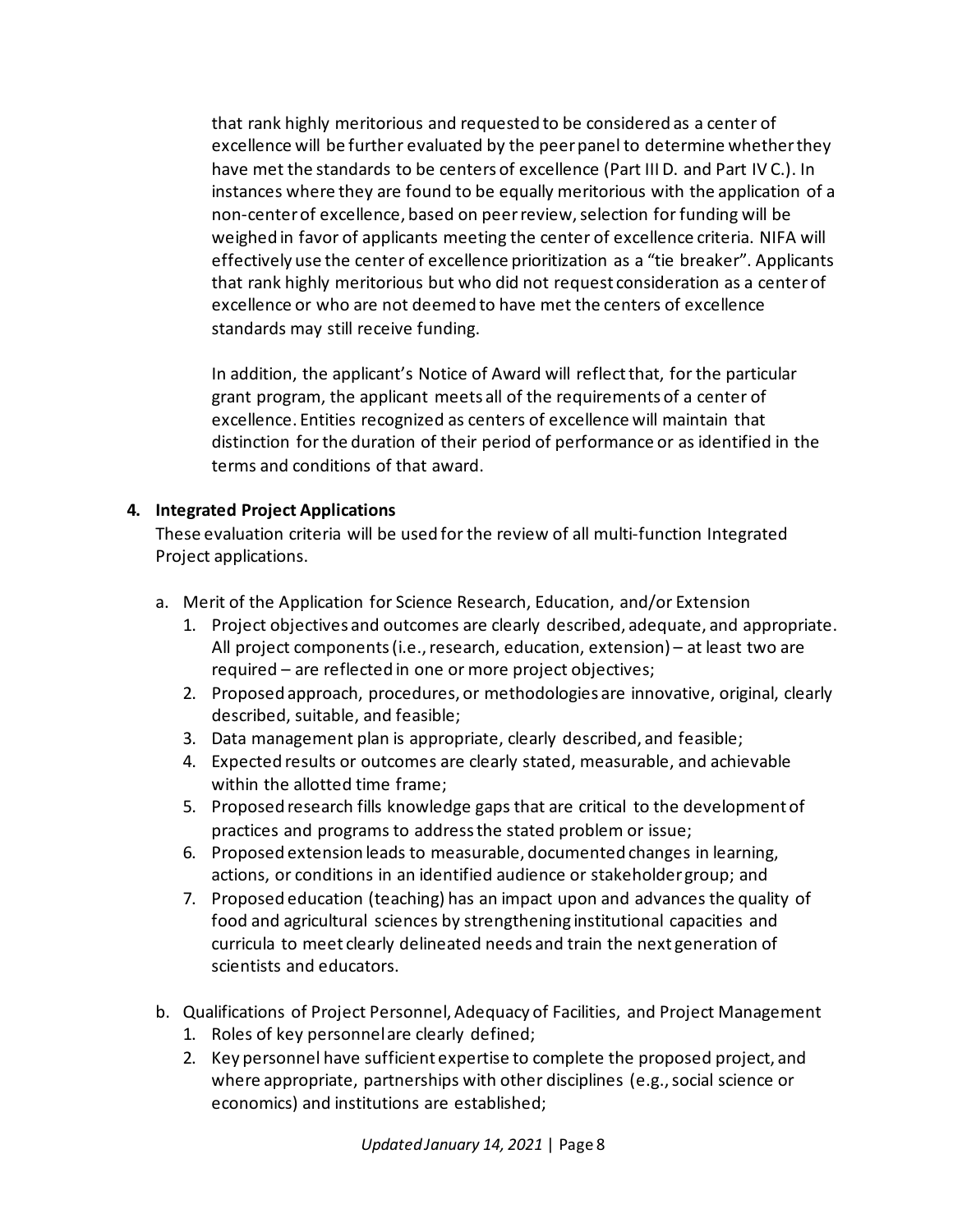- 3. Evidence of institutional capacity and competence in the proposed area of work is provided;
- 4. Support personnel, facilities, and instrumentation are sufficient;
- 5. A clear plan is articulated for project management, including time allocated for attainment of objectives and delivery of products, maintenance of partnerships and collaborations, and a strategy to enhance communication, data sharing, and reporting among members of the project team; and
- 6. The budget clearly allocates sufficient resources to carry out a set of research, education (teaching), and/or extension activities that will lead to desired outcomes, with no more than two-thirds of the budget focused on a single project component. Supporting funds for Community of Practice core functions and project-specific activities are included for partnerships with eXtension.
- c. Project Relevance
	- 1. Documentation that the project is directed toward specific Program Area Priority identified in this RFA and is designed to accelerate progress toward the productivity and economic, environmental, and social sustainability of U.S. agriculture with respect to natural resources and the environment, human health and well-being, and communities;
	- 2. Project components (research, education, and/or extension) at least two are required – are fully integrated and necessary to address the problem or issue;
	- 3. The proposed work addresses identified stakeholder needs;
	- 4. Stakeholder involvement in project development, implementation, and evaluation is demonstrated, where appropriate;
	- 5. Plan and methods for evaluating success of project activities and documenting potential impact against measurable short and mid-term outcomes are suitable and feasible;
	- 6. For extension or education (teaching) activities, curricula and related products will sustain education or extension functions beyond the life of the project; and
	- 7. For extension or education (teaching) activities, the resulting curricula or products share information and recommendations based on knowledge and conclusions from a broad range of research initiatives.
	- 8. When research involves international collaboration or activities, the project leverages expertise, resources and experience from beyond the United States to achieve greater impact, or brings foreign or international research programs to address issues relevant to U.S. agriculture;
	- 9. When extension or education involves international collaboration or activities, the project leverages expertise, resources and experience from beyond the United States to achieve educational objectives for global competency and leadership by U.S. graduates, and/or extension objectives for agricultural production, market opportunities, and innovation.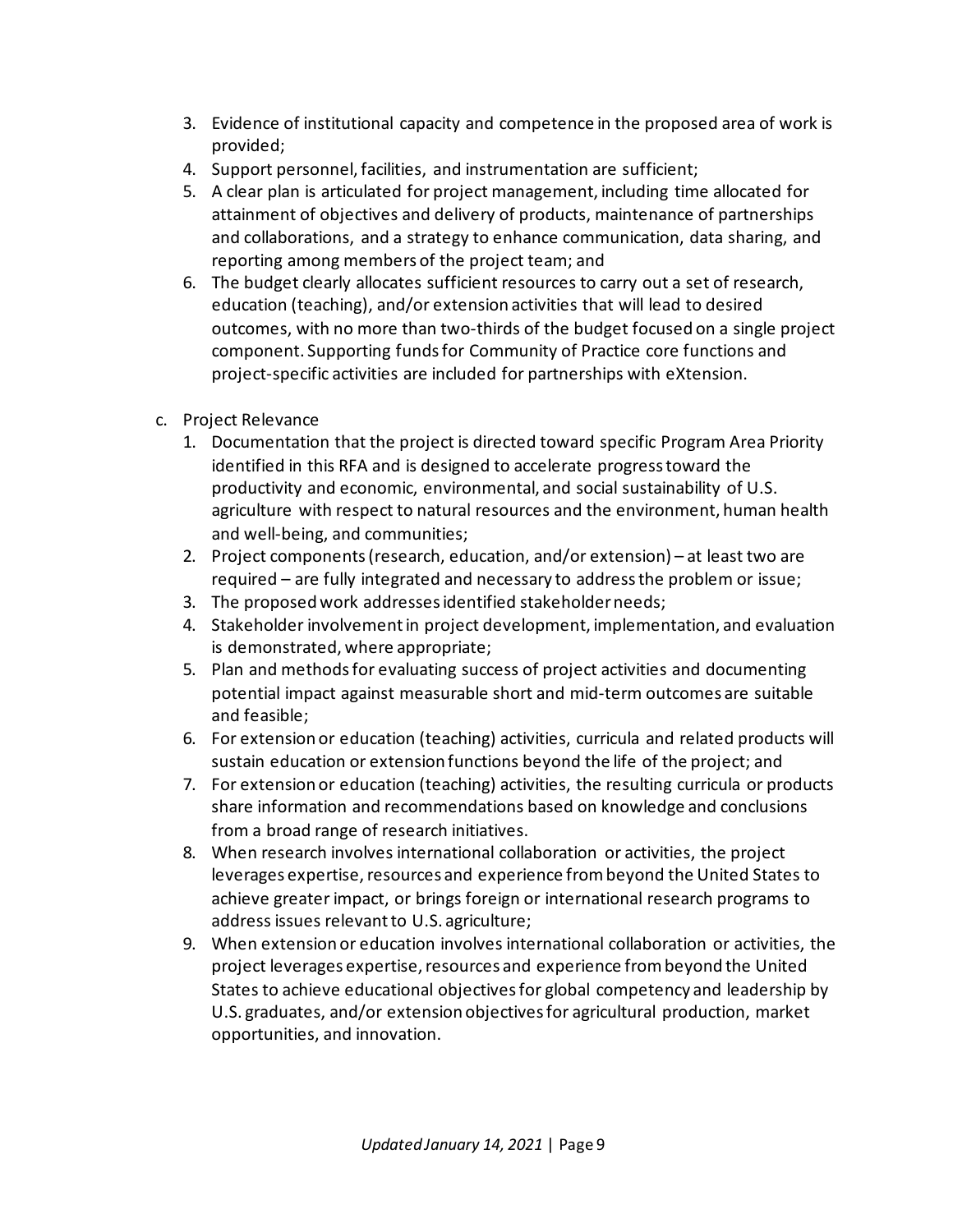- d. Center of Excellence Status
	- 1. All eligible applicants will be competitively peer reviewed (as described in Part V, A. and B. of this RFA), and ranked in accordance with the evaluation criteria. Those that rank highly meritorious and requested to be considered as a center of excellence will be further evaluated by the peer panel to determine whether they have met the standards to be centers of excellence (Part III D. and Part IV C.). In instances where they are found to be equally meritorious with the application of a non-center of excellence, based on peer review, selection for funding will be weighed in favor of applicants meeting the center of excellence criteria. NIFA will effectively use the center of excellence prioritization as a "tie breaker". Applicants that rank highly meritorious but who did not request consideration as a center of excellence or who are not deemed to have met the centers of excellence standards may still receive funding.

In addition, the applicant's Notice of Award will reflect that, for the particular grant program, the applicant meets all of the requirements of a center of excellence. Entities recognized as centers of excellence will maintain that distinction for the duration of their period of performance or as identified in the terms and conditions of that award.

# <span id="page-9-0"></span>**5. Conference Grant Applications**

- a. Relevance of the proposed conference to agriculture and food systems in the U.S. and appropriateness of the conference in fostering domestic or international scientific exchange;
- b. Qualifications of the organizing committee and appropriateness of invited speakers to topic areas being covered; and
- c. Uniqueness, timeliness of the conference, and appropriateness of budget requests.

#### <span id="page-9-1"></span>**6. New Investigator Grant Applications**

<span id="page-9-2"></span>Refer to the review criteria listed above for the applicable Project Type (Research or Integrated) to which you are applying.

#### **7. Sabbatical Grant, Equipment Grant, and Seed Grant Applications**

- a. The merit of the proposed activities or equipment as a means of enhancing the capabilities and competitiveness of the applicant and/or institution;
- b. For sabbatical and seed grant applications, data management plan is appropriate, clearly described, and feasible;
- c. The applicant's previous experience and background along with the appropriateness of the proposed activities or equipment for the goals proposed; and
- <span id="page-9-3"></span>d. Relevance of the project to long-range improvements in and sustainability of U.S. agriculture, the environment, human health and well-being, and rural communities.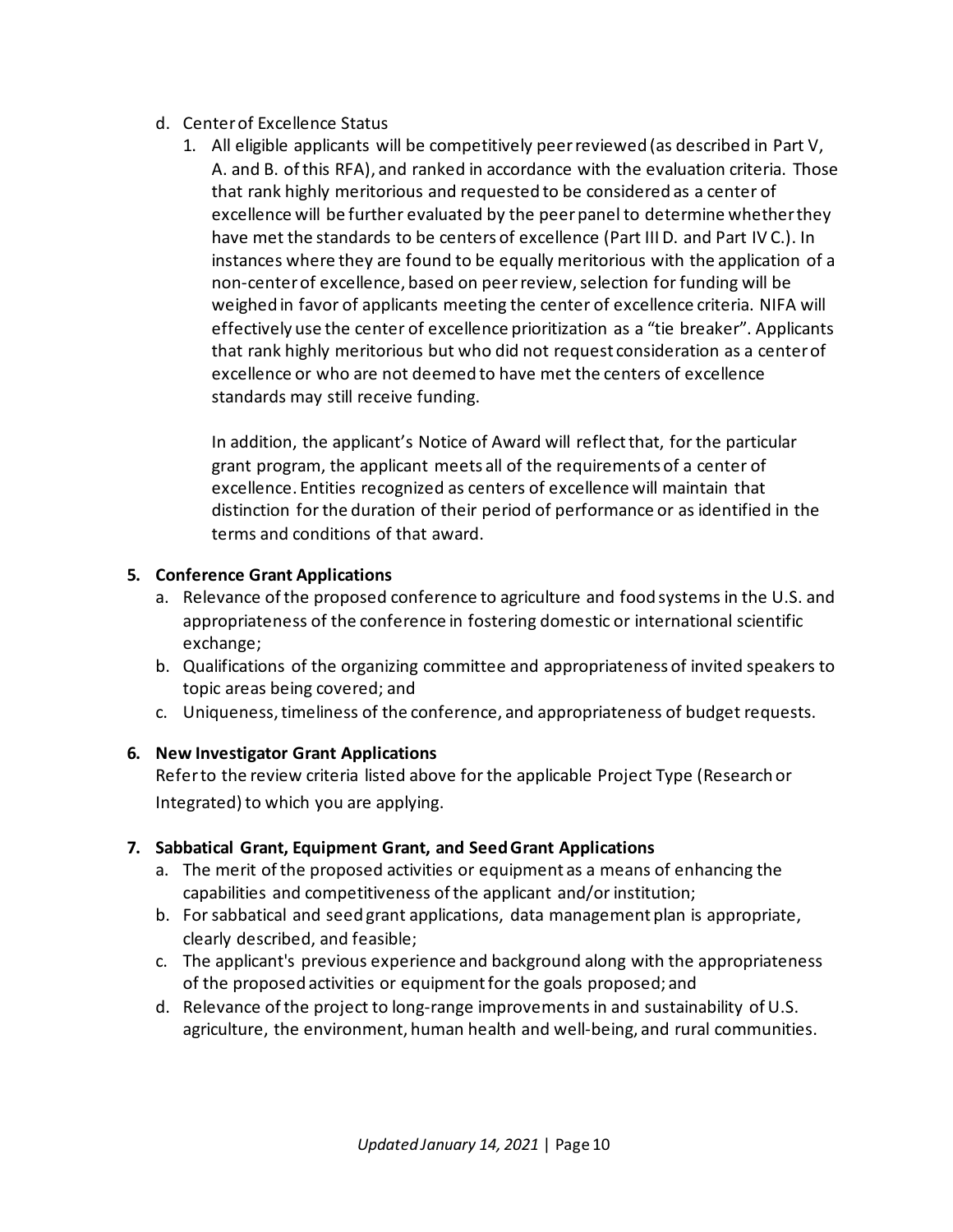#### **8. Predoctoral and Postdoctoral Fellowship Applications**

- a. Merit of the Application for Science Research, Education, and/or Extension
	- 1. Novelty, multidisciplinary innovation, uniqueness, originality, and advancing current knowledge;
	- 2. Conceptual adequacy of the research, education, and/or extension, as applicable;
	- 3. Project objectives and outcomes are clearly described and measurable, adequate, and appropriate;
	- 4. Proposed approach, procedures, or methodologies and data management plan are appropriate, clearly described, and feasible;
	- 5. The predoctoral or postdoctoral fellow has documented achievement of high educational quality and excellence (e.g., GPA, list of scholarly activities, honors, professional society membership, etc.)
	- 6. Appropriate educational opportunities and curriculum plan for proposed area of study.
	- 7. Novelty and innovation in the training and career development plans supports the career trajectory of the Fellows and provides sufficient time to obtain teaching credentials or competencies.
- b. Qualifications of Project Personnel, Adequacy of Facilities, and Project Management
	- 1. Roles of the Fellow(s), mentor(s), and other key personnel are clearly defined;
	- 2. Assessment of predoctoral or postdoctoral applicants': critical thinking and analytical skills based on organization and details provided in the application; ability to develop into a leader in the food and agricultural sciences; level of maturity of thought, alignment between career goals and objectives and appropriate activities and opportunities presented to achieve those goals; documented achievement of high educational quality and excellence (e.g., GPA, program of study, publications, presentations, awards); appropriate educational opportunities, mentoring, and curriculum plan for proposed area of study;
	- 3. Fellow(s), along with mentor(s) and other key personnel, have sufficient preparation/expertise to ensure successful completion of the proposed project, and where appropriate, partnerships with other relevant disciplines and institutions are established;
	- 4. Evidence provided that the proposed work is original and developed by the applicant in consultation with other key personnel;
	- 5. Evidence that the identified institution has capacity and competence in the proposed area of work and support personnel, facilities, and instrumentation are sufficient;
	- 6. A clear plan is articulated for project management, including time allocated for attainment of objectives, responsibilities for deliverables, and delivery of products;
	- 7. Appropriate mentor engagement and training in research, education, and/or extension is described.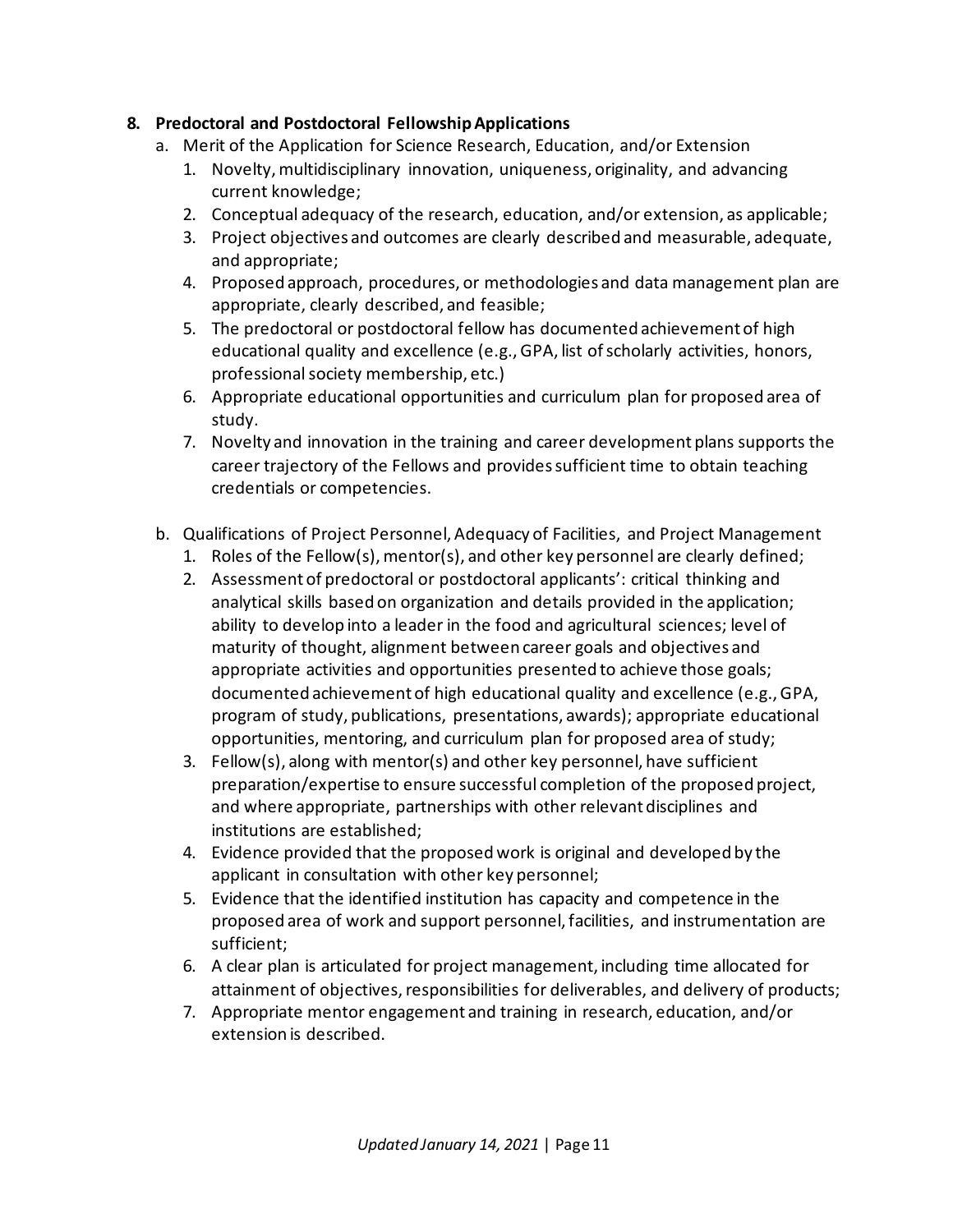- c. Project Relevance
	- 1. Documentation that the proposed research, education, and/or extension activity is directed toward specific Program Area Priorities identified in this RFA;
	- 2. Plan and methods for evaluating success of project activities and documenting potential impact against measurable short and mid-term outcomes are suitable and feasible;
	- 3. Science-based knowledge, skills, and capabilities gained are related to the NIFA foundational programs and challenge areas and will enhance and sustain human capital beyond the life of the project; and
	- 4. Potential of the proposed project and training in serving as a good foundation for the applicant predoctoral or postdoctoral fellow to complete PhD degrees or provide the requisite, individualized and mentored experiences that will develop his/her research skills that help them become independent and productive scientists.

# <span id="page-11-0"></span>**9. Agricultural Workforce Training (AWT);**

# **Professional Development for Agricultural Literacy (PDAL); and Research and Extension Experiential Learning for Undergraduates (REEU) Applications**

- a. Scientific and Pedagogical Merit of the Application
	- 1. Novelty, multidisciplinary innovation, and quality of advancing current knowledge or practice of providing food and agricultural science through meeting the following goals for the applicable Program Area Priority:
		- a. AWT projects: workforce training at Community, Junior, or Technical Colleges, as well as quality and justification of type of industry-accepted credential generated by the project.
		- b. PDAL projects: immersive experiences for professional development for teachers and administrators at K-14 education levels.
		- c. REEU projects: immersive research and/or extension experiences for undergraduates.
	- 2. Project objectives and outcomes are clearly described and measurable, adequate, and appropriate;
	- 3. Proposed approach, procedures, or methodologies and data management plan are appropriate, clearly described, and feasible; and
	- 4. Appropriateness of the project goals and activities for institutional long-range goals, problem or opportunity to be addressed, project justification, innovation, advancement of educational equity, multidisciplinary and/or problem-based focus, and potential for adoption by other institutions/organizations.
	- 5. Impact on increasing the number of people with enhanced agricultural literacy or training, and their selection of careers supporting the science-based food and agriculture mission of USDA. Include under-represented and underserved groups as appropriate
	- b. Qualifications of Project Personnel, Adequacy of Facilities, and Project Management
		- *Updated January 14, 2021* | Page 12 1. Roles of key personnel and mentors (if applicable) are clearly defined;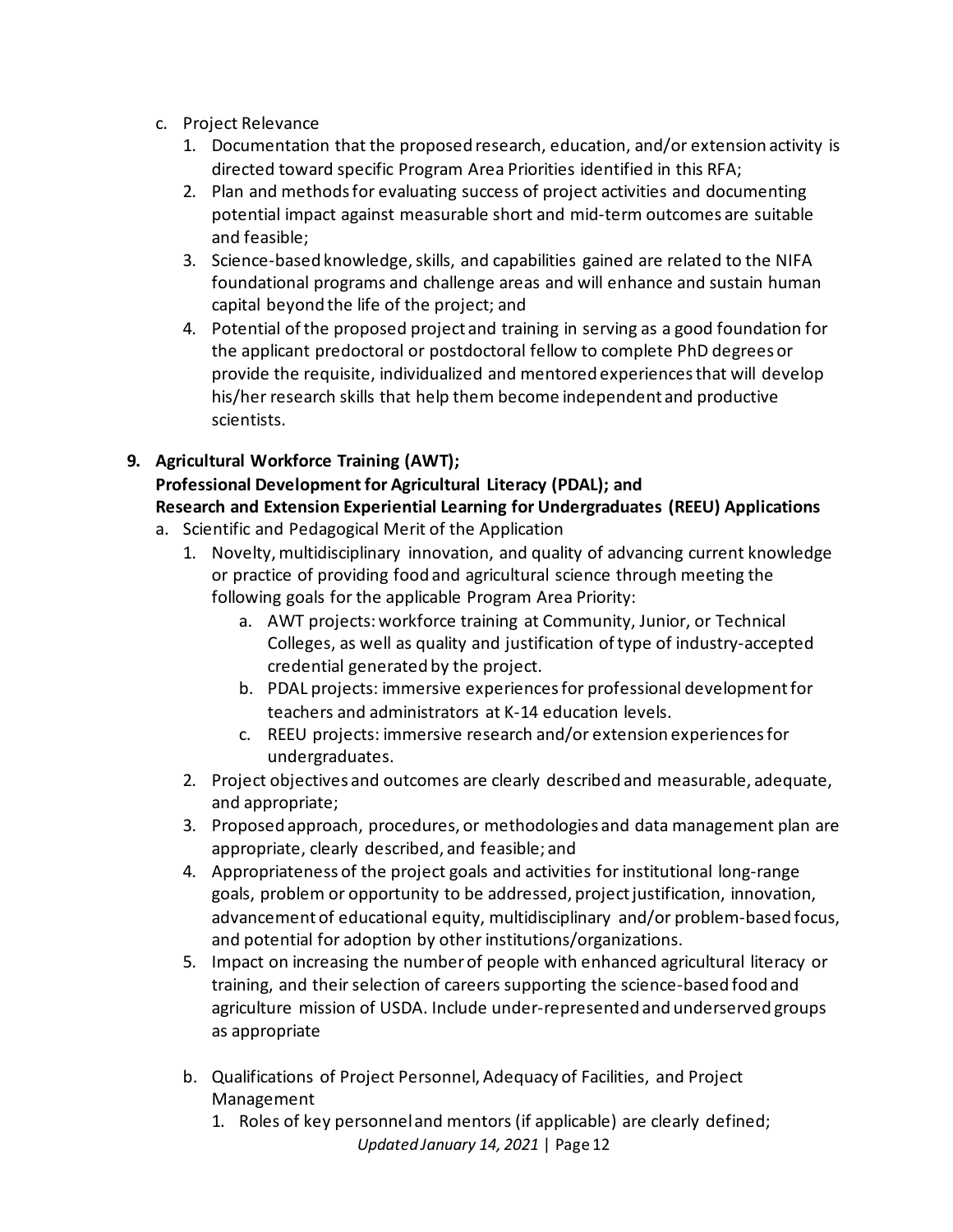- 2. Key personnel, have sufficient preparation/expertise to ensure successful completion of the proposed project, and where appropriate, partnerships with other organizations, industry, and institutions are supported by letter(s) of collaboration;
- 3. Evidence provided that the proposed work is original and developed by the applicant in consultation with other key personnel;
- 4. Evidence that the identified institution has capacity and competence in the proposed area of work and support personnel, facilities, and instrumentation are sufficient;
- 5. A clear plan is articulated for project management, including time allocated for attainment of objectives, responsibilities for deliverables, and delivery of products;
- 6. Adequacy of funds directed towards participant support; and
- 7. Appropriate participant engagement and training in research, education, and/or extension is described.
- c. Project Relevance
	- 1. Documentation that the proposed activities are directed toward specific Program Area Priorities identified in this RFA;
	- 2. Methods for evaluating performance levels of project activities and documenting potential impact against measurable short and mid-term outcomes are suitable and feasible;
	- 3. Project will enhance and sustain human capital beyond the life of the grant; and
	- 4. Any perceived pitfalls and alternative strategies or approaches are addressed.

## <span id="page-12-0"></span>**10. Education Coordinated Network for Research and Extension Experiences for Undergraduates (REEU-ECN) Applications**

- a. Merit of the proposal to develop and sustain a national community of practice for REEU
	- 1. Proposal has a clear plan to support enhance the broader REEU program;
	- 2. Network objectives and goals are clearly described, measurable, and relevant;
	- 3. Mandatory elements of the Network including the digital clearinghouse, public facing website for REEU programs, listserve, and PD meeting plans are described; and
	- 4. Other proposed elementsincrease the Network's value for Project Directors and potential student participants.
- b. Qualifications of Project Personnel, Adequacy of Facilities, and Project Management
	- 1. Roles of key personnel are clearly defined;
	- 2. Key personnel have sufficient preparation/expertise to ensure successful completion of the proposed project, and where appropriate, partnerships with other organizations, industry, and institutions are supported by letter(s) of collaboration;

*Updated January 14, 2021* | Page 13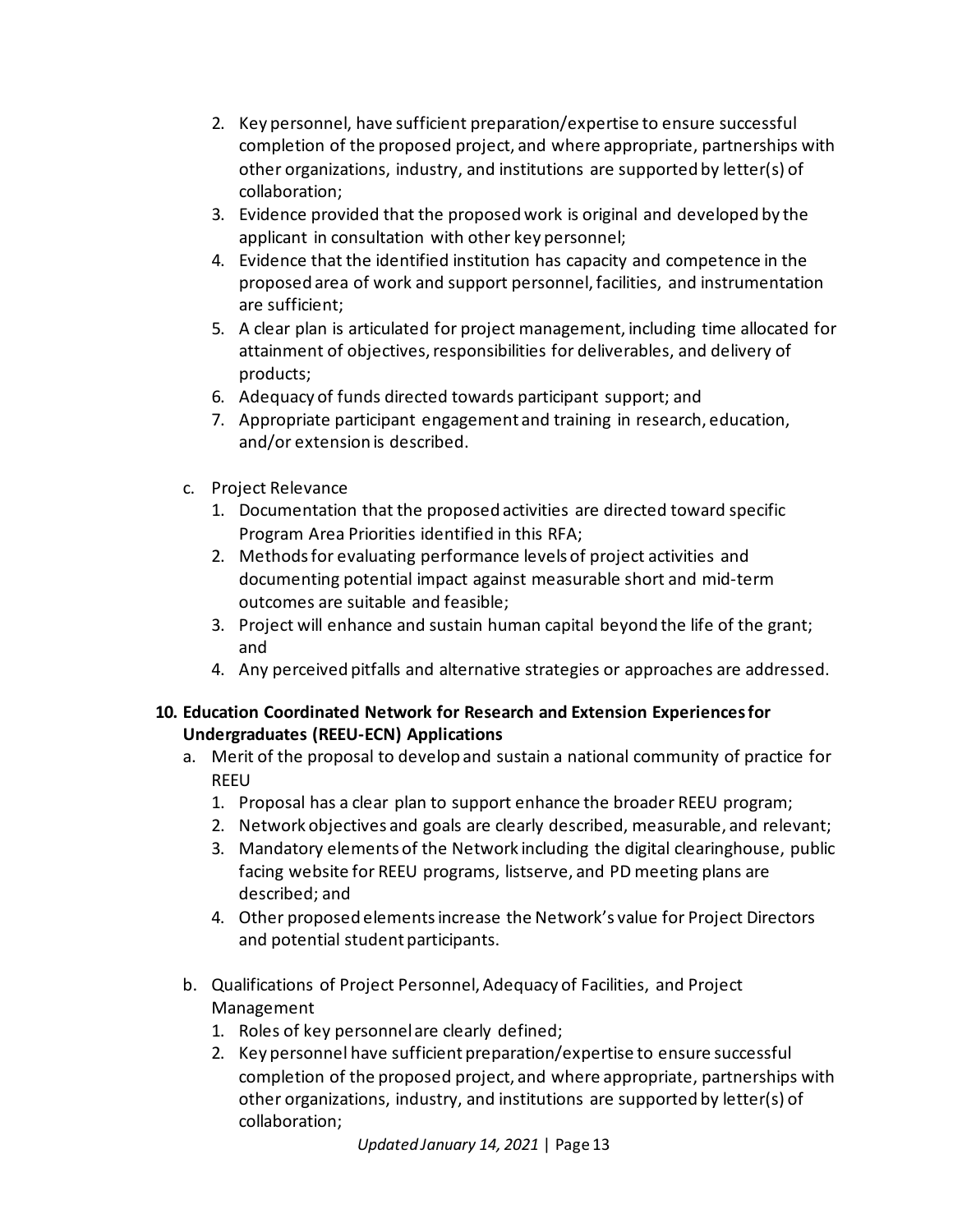- 3. Evidence provided that the proposed work is original and developed by the applicant in consultation with other key personnel;
- 4. Evidence that the identified institution has capacity and competence in the proposed area of work and support personnel, facilities, and instrumentation are sufficient;
- 5. A clear plan is articulated for project management including time allocated for attainment of objectives, responsibilities for deliverables, and delivery of products; and
- 6. A clear plan is articulated for the evaluation and assessment of program objectives and goals.

## <span id="page-13-0"></span>**11. Food and Agriculture Non-formal Education (FANE) and Civic Engagement Experience for Youth (CEEY) Applications**

- a. Merit of the Application for Science Extension
	- 1. Project objectives and outcomes are clearly described, adequate, and appropriate;
	- 2. Proposed approach, procedures, or methodologies are appropriate, clearly described, feasible, and are based on or complement/build upon programs that have successfully demonstrated positive youth development strategies and outcomes;
	- 3. Data management plan is appropriate, clearly described, and feasible;
	- 4. Proposed involvement of youth in design, execution, and evaluation of activities utilizes appropriate positive youth development strategies; and
	- 5. Proposed extension leads to measurable, documented changes in learning, actions, or conditions in the identified audience or stakeholder group.
	- 6. Impact on increasing the number of youth with enhanced agricultural literacy, and their awareness of careers supporting the science-based food and agriculture mission of USDA. Include under-represented and underserved groups as appropriate.
- b. Qualifications of Project Personnel, Adequacy of Facilities, and Project Management
	- 1. Roles of key personnel and youth are clearly defined;
	- 2. Key personnel have sufficient expertise to complete the proposed project, and where appropriate, partnerships with other disciplines and institutions are supported by letter(s) of collaboration;
	- 3. Evidence of institutional capacity and competence in the proposed area of work is provided;
	- 4. Support personnel, facilities, and equipment/instrumentation are sufficient;
	- 5. A clear plan is articulated for project management, including time allocated for attainment of objectives and delivery of products, maintenance of partnerships with stakeholders and collaborations, and a strategy to enhance communication, data sharing concerning outcomes including changes in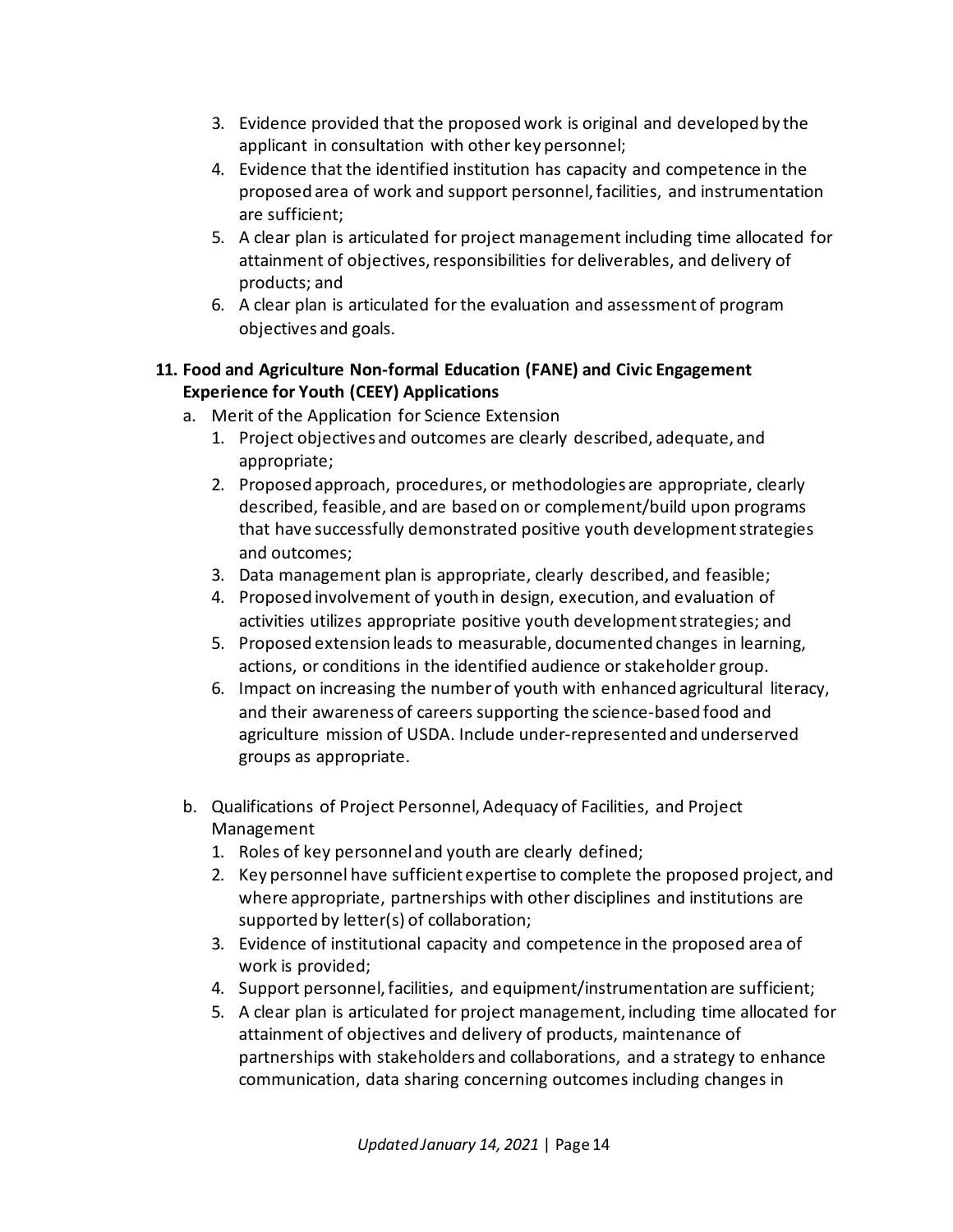learning, actions or conditions, and reporting among members of the project team; and

- 6. For CEEY projects only, a clear plan is articulated for the evaluation and formal assessment of the National 4-H Conference and its impact on youth that produces curricula, trainings, and other offerings to be used in future conferences and events.
- c. Project Relevance
	- 1. Documentation that the proposed project activities are directed toward specific Program Area Priorities identified in this RFA;
	- 2. Proposed work addresses identified stakeholder needs;
	- 3. Stakeholder involvement in project development, implementation, and evaluation is demonstrated, where appropriate;
	- 4. Plans and methods for evaluating success of project activities and documenting potential impact against measurable short and mid-term outcomes are suitable and feasible;
	- 5. Curricula and related products (e.g. consumer friendly content/technologies) will sustain non-formal education or extension functions beyond the life of the grant; and
	- 6. Extension activities and the resulting curricula or products share information and recommendations based on knowledge and conclusions from a broad range of research initiatives.

# **12. Agricultural Literacy and Workforce Development Evaluation (ALE); Outcomes in Participant Career Development (OPCD)**

- <span id="page-14-0"></span>a. Scientific Merit of the Application
	- 1. Novelty, multidisciplinary innovation, and quality of advancing current knowledge or practice of providing food and agricultural science through meeting the following goals for the applicable topic:
		- a. ALE Projects: synthesis and assessment of NIFA's agricultural literacy and workforce development programs.
		- b. OPCD Projects: career development tracking of NIFA supported scholars and fellows and outputs performance assessment.
	- 2. Project objectives and outcomes are clearly described and measurable, adequate, and appropriate;
	- 3. Proposed approach, procedures, or methodologies and data management plan are appropriate, clearly described, and feasible; and
	- 4. Appropriateness of the project goals and activities for institutional long-range goals, problem or opportunity to be addressed, project justification, innovation, advancement of educational equity, multidisciplinary and/or problem-based focus, and potential for adoption by other institutions/organizations.